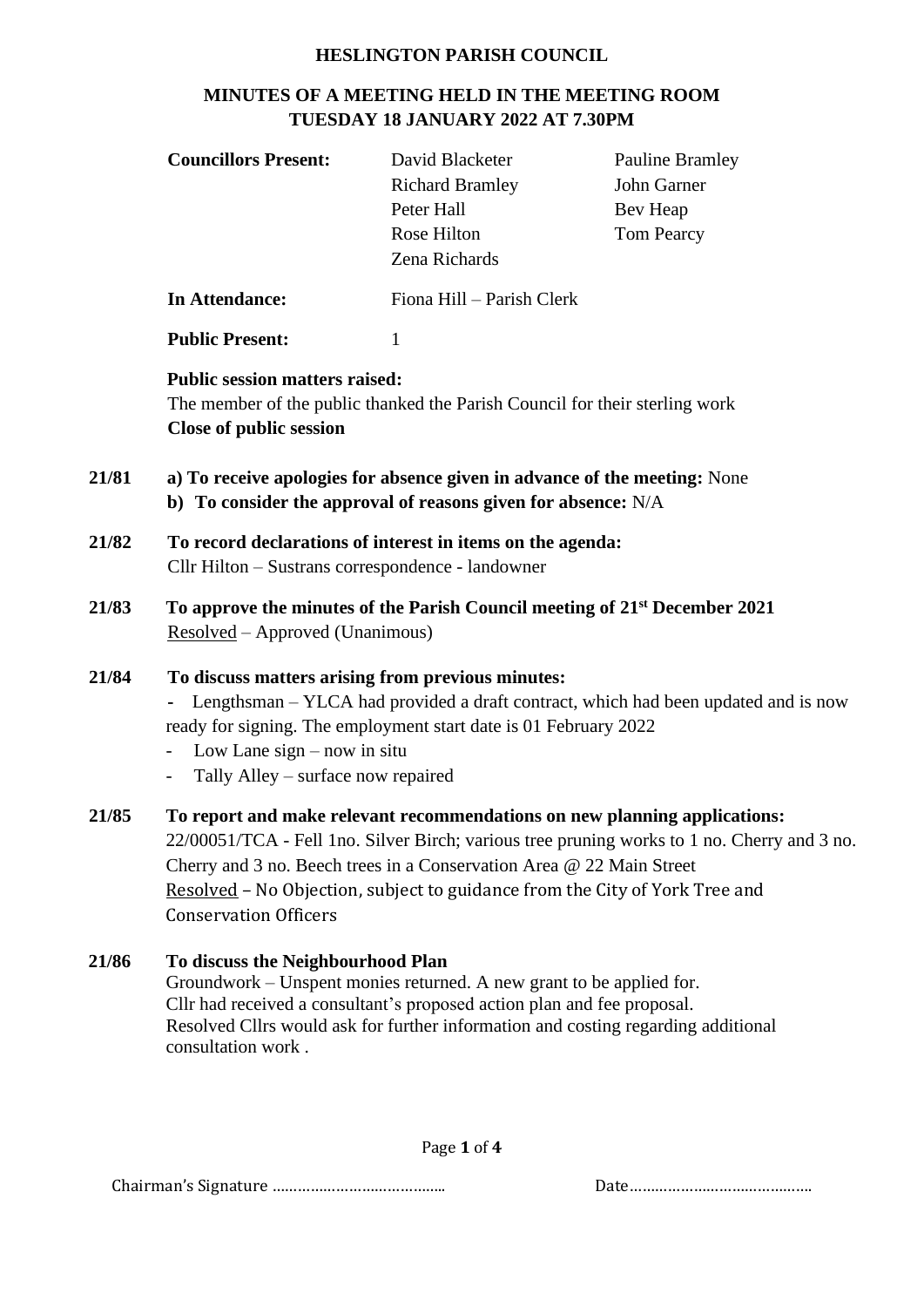The Chair was asked to confirm with CYC, the starting point for the next steps HPC will be required to undertake for revising/amending their Neighbourhood Plan to resubmit. A resident who expressed interest, has decided that, as he may have a conflict of interest, he will not join the Working Group.

### **21/87 To discuss financial matters with Responsible Financial Officer:**

- Bookkeeping for current year to date Parish Councillors had received a bank reconciliation totalling £49718.09, along with linked Income & Expenditure reports
- Financial Management:

Internal Controls

These were conducted and everything was found in order

- Budget 2022/2023

Resolved – A precept of £17374 would be requested from City of York Council (Unanimous)

- A draft expenditure budget of £17713.00 was agreed
- Payroll Services

The Parish Clerk gave information about companies who can assist with employment issues. The Parish Council decided no further action is needed at present time. Payment Approval:

| Parish Clerk Salary             | <b>DDR</b> |             |
|---------------------------------|------------|-------------|
| Directions Planning Consultancy | 1900       | £450.00     |
| Christmas Tree                  | 1901       | £216.00 $*$ |
| Groundwork                      | 1902       | £253.96     |

\*Less donations received

Resolved - £2200.00 would be earmarked "Queen Jubilee" to be used towards Parish Council projects. These funds would be taken from the general reserve and any unspent monies would be returned to the general reserve, within the financial year ending 31 March 2023 (Unanimous)

# **21/88 To receive reports from representative of outside bodies as follows:**

- Ward Councillors The local coordinator will attend next meeting
- North Yorkshire Police Reports Nov/Dec 2021 at end of minutes
- Heslington East Community Forum NTR
- Good Neighbours Forum NTR
- Ouse and Derwent Drainage Board NTR
- Sportsfield There would be a meeting next Thursday. Committee exploring pay  $\&$ display options for car park.
- York Environment Forum There was a meeting last Tuesday, which was a review of York Environment Week
- Alms Houses NTR
- Meeting Room –Ward Grant of £8000 for footpath widening approved Cllr Aspden emailed 2 options on how this may proceed
	- 1. As the land is not council highway, following the consultation the council would now need to get signed disclaimers by the landowners in order for the council to commission

Page **2** of **4**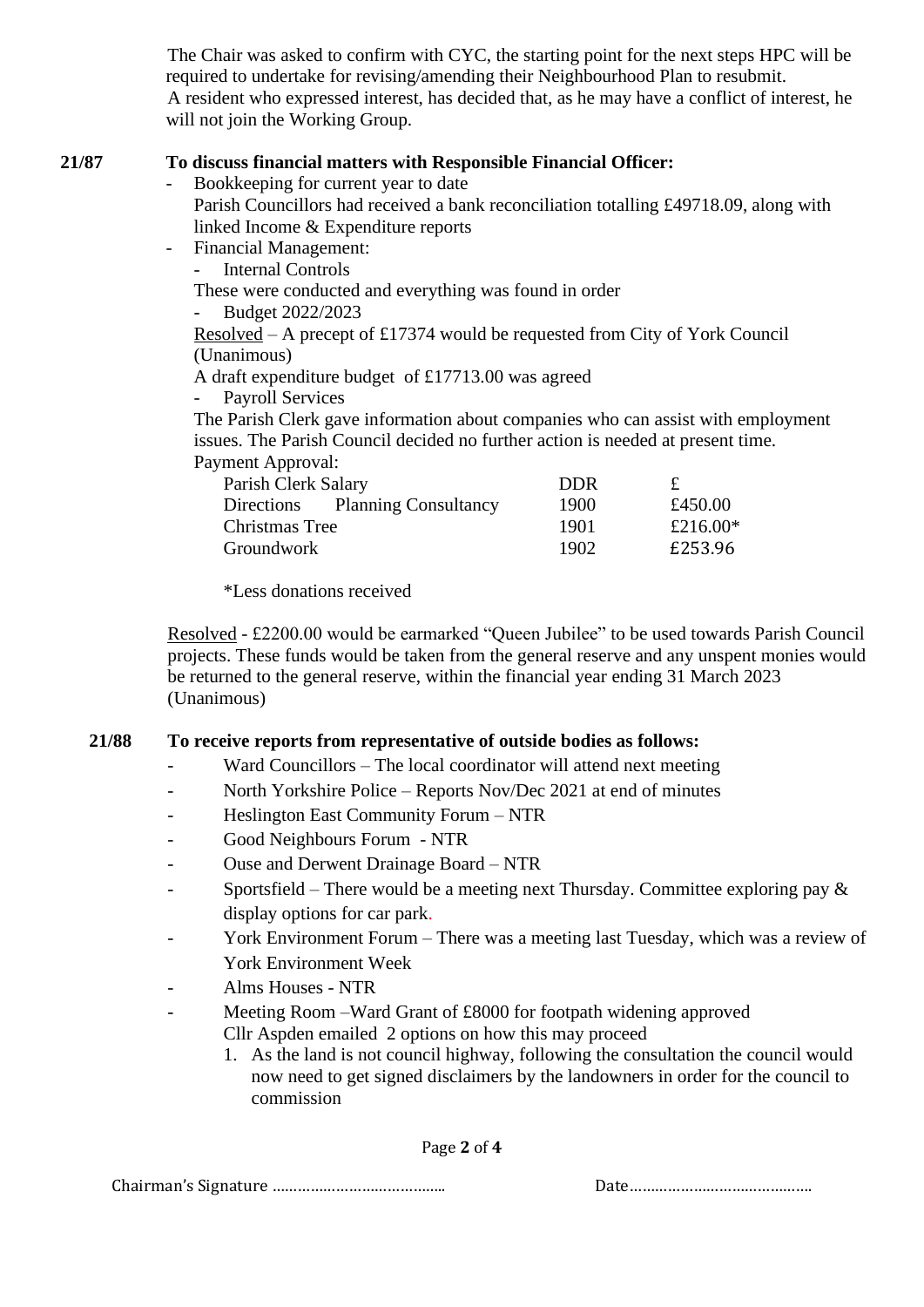work. This would then go to highways contractors used by the council. The council is happy to seek the disclaimers and commission the work as a way forward.

2. The council could give a ward capital grant to another organisation to carry out the works, for example, most likely the Parish Council directly or Meeting Room Committee. The organisation would then need to follow their own processes for getting final permission and commission a contractor. This can be quicker than using the city council, but involves your own processes.

The PC opted for Option 1 and would like to see the works go forward asap.

#### **21/89 To discuss/agree actions with long-standing matters:**

- Appearance of village NTR
- Memorial benches :
- Resolved Approved total cost for all benches of £775.00 (Unanimous)
- Another enquiry for a plaque had been received. It was agreed that existing plaques could not be moved/removed
- **-** Highway matters NTR
- City of York Council:
	- Article 4 (2) Direction NTR
	- Local Plan NTR
- University of York:
	- Anti social behaviour NTR
- Communication:
	- Website Up to date
	- Broadband NTR
	- Newsletter Thanks to Cllr Hall for recent excellent edition

#### **21/90 To discuss correspondence received by the council:**

- Now Pension – charging changes

The Parish Council noted the content of the letter.

- Sustrans – Heslington to Elvington – New walking and cycling route feasibility study Sustrans would set up a remote meeting for information gathering for Parish Councillors, available .

- The Lodge – Bollards

The Parish Council were not minded to change their stance against bollards

- Melanie Shaw – A helping hand in the community. Agenda item for next month.

Councillors were asked to think of possible suggestions

# **21/91 To receive matters raised by members:** None

# **21/92 To confirm the details of the next meeting:**

15Feb22, 15Mar22, 19Apr22, 17May22, 21Jun22, 19Jul22, 16Aug22, 20Sep22, 18Oct22, 15Nov22, 20Dec22

Page **3** of **4**